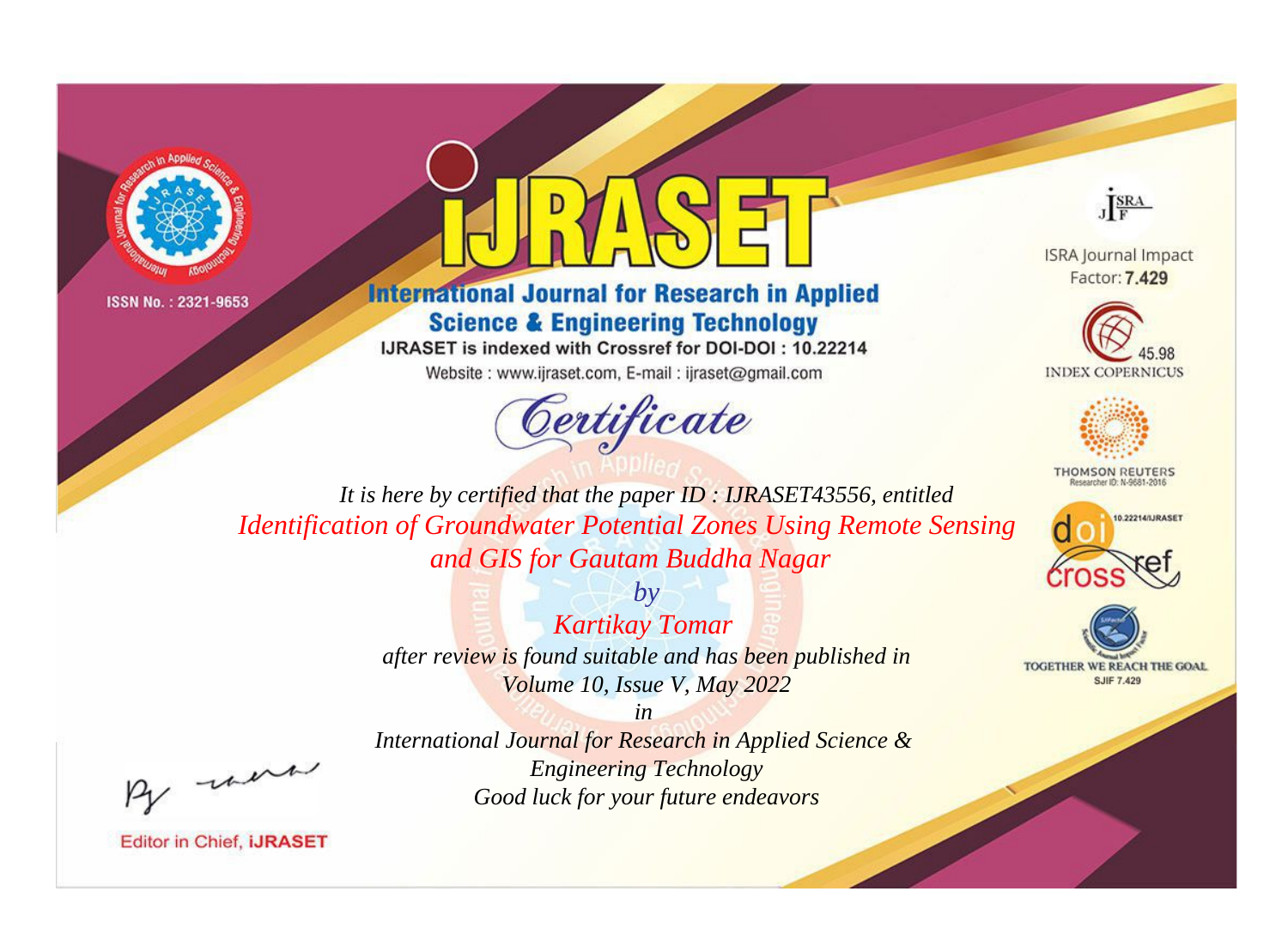



**International Journal for Research in Applied Science & Engineering Technology** 

IJRASET is indexed with Crossref for DOI-DOI: 10.22214

Website: www.ijraset.com, E-mail: ijraset@gmail.com





**ISRA Journal Impact** Factor: 7.429





**THOMSON REUTERS** 



TOGETHER WE REACH THE GOAL **SJIF 7.429** 

*It is here by certified that the paper ID : IJRASET43556, entitled Identification of Groundwater Potential Zones Using Remote Sensing and GIS for Gautam Buddha Nagar*

> *by Kaustubh Tripathi after review is found suitable and has been published in Volume 10, Issue V, May 2022*

, un

*International Journal for Research in Applied Science & Engineering Technology Good luck for your future endeavors*

*in*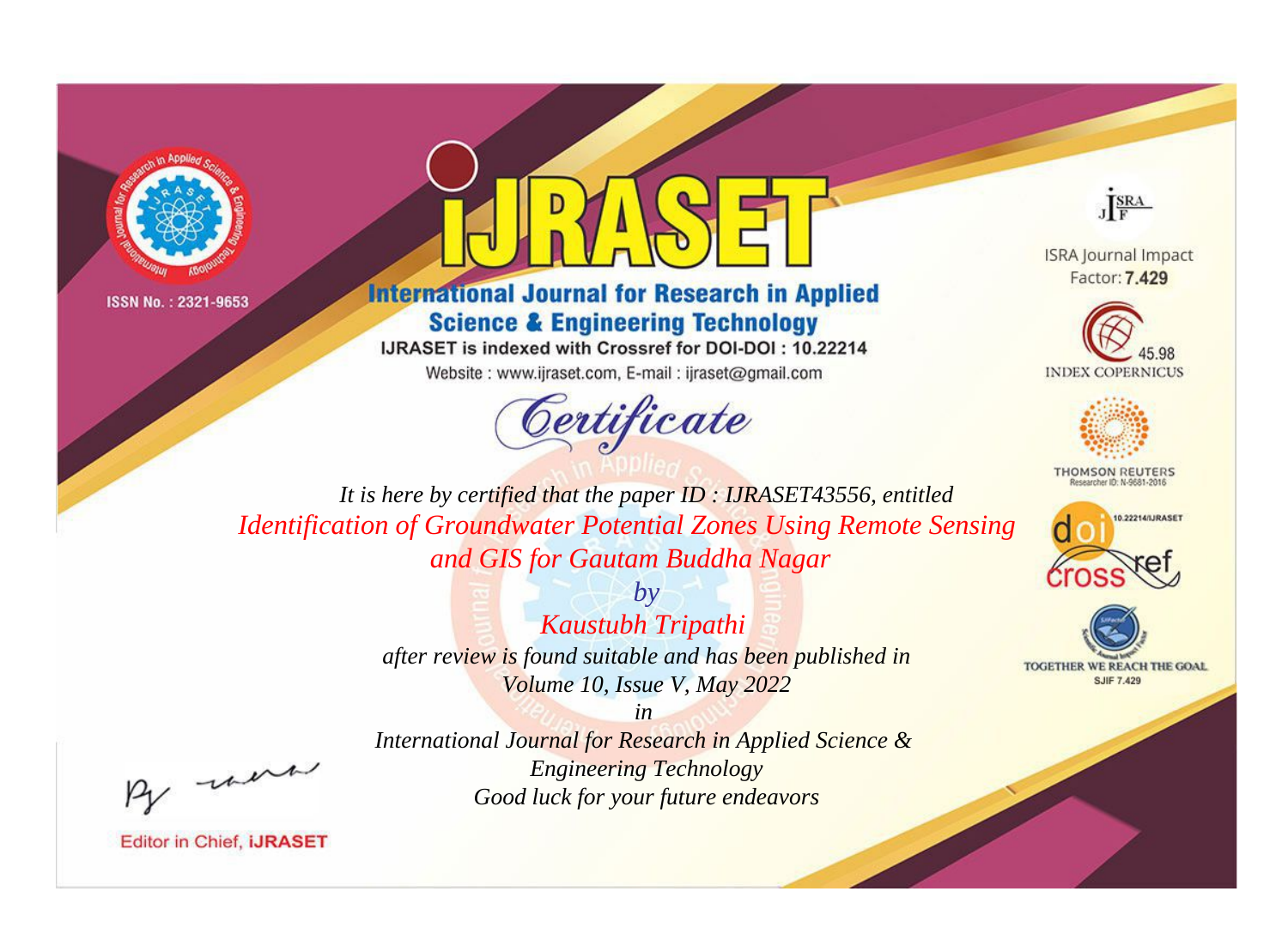



**International Journal for Research in Applied Science & Engineering Technology** 

IJRASET is indexed with Crossref for DOI-DOI: 10.22214

Website: www.ijraset.com, E-mail: ijraset@gmail.com





**ISRA Journal Impact** Factor: 7.429





**THOMSON REUTERS** 



TOGETHER WE REACH THE GOAL **SJIF 7.429** 

*It is here by certified that the paper ID : IJRASET43556, entitled Identification of Groundwater Potential Zones Using Remote Sensing and GIS for Gautam Buddha Nagar*

> *by Jeevesh Tripathi after review is found suitable and has been published in Volume 10, Issue V, May 2022*

, were

*International Journal for Research in Applied Science & Engineering Technology Good luck for your future endeavors*

*in*